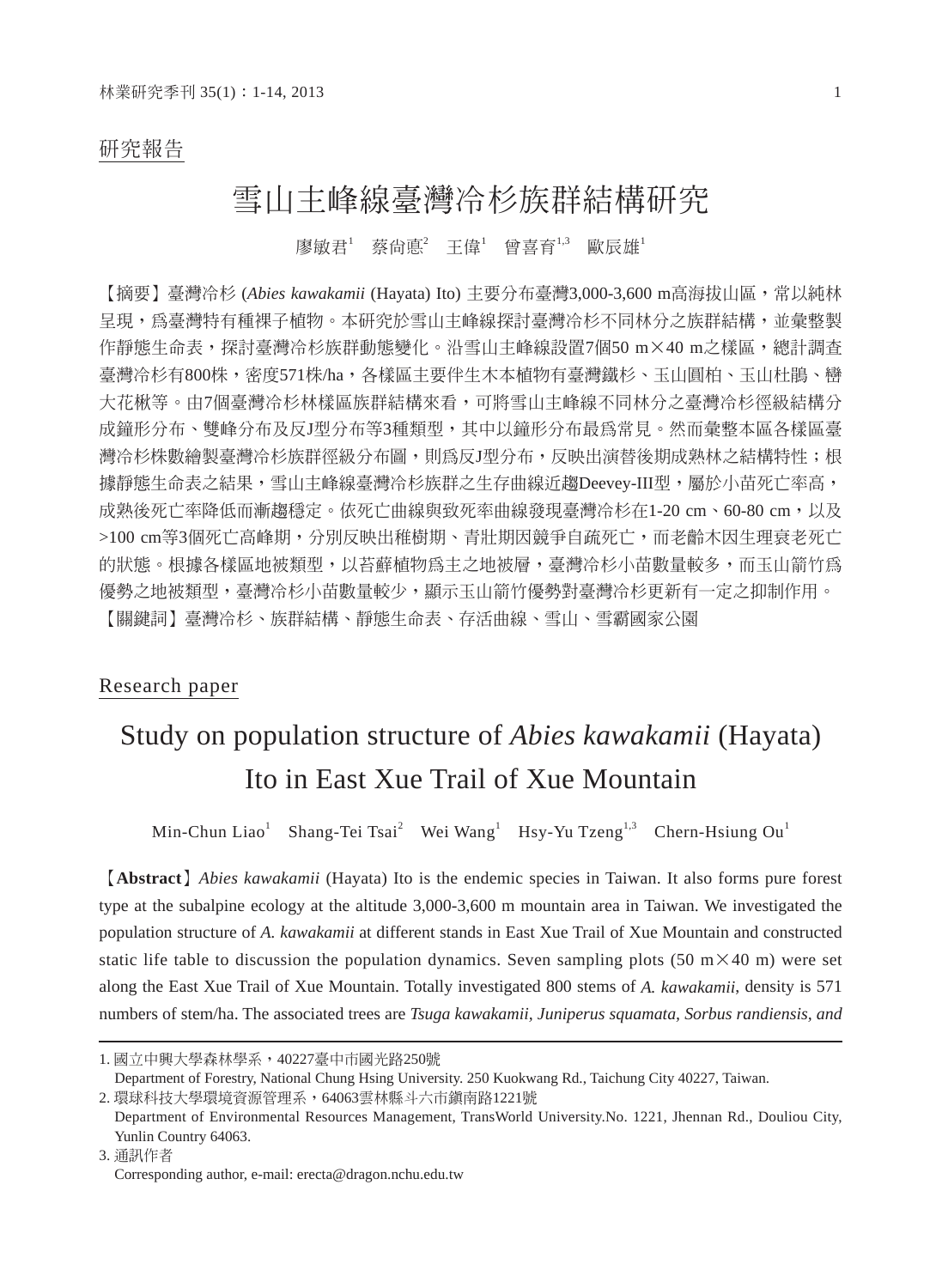*Rhododendron pseudochrysanthum*. Analysis the diameter at breast height (DBH) class of *A. kawakamii* at 7 sampling plots in different stands, can divided population structure distribution into 3 types: bell shaped curve, two-peak shaped curve, and reverse-J-shaped curve. At the same time we synthesize all numbers of stem, the DBH class distribution belong to the reverse-J-shaped curve in the *A. kawakamii* forest type. Reverse-J-shaped curve can reflect the structure characteristic of mature forest at the post succession. Then according the results of the static life table, *A. kawakamii* seedlings have high ratio death rate. This survivor curve of *A. kawakamii* population is Deevey-III type in East Xue Trail of Xue Mountain. If the seedlings can growth to adult trees, the death rate would decrease to stable. According the death curve and killingpower curve, the DBH class at 1-20 cm, 60-80 cm, and >100 m stage had highly death ratio. This can reflect *A. kawakamii* at the sapling and adult period had self-thinning caused by competition, then old age wood physiologically grow to death. Furthermor, based on the understory vegetation type, at the moss dominance type the seedlings numbers of *A. kawakamiiare* highly than the *Yushania niitakayamensis* dominance type. It means the Bamboo dominates would impede *A. kawakamii* regeneration..

【**Key words**】*Abies kawakamii*, population structure, static life table, surviror curve, Xue Mountain, Shei- Pa National Park

一、前言

族群生態學 (population ecology) 是研究族 群內個體間關係及族群間相互作用之科學 (劉 棠瑞和蘇鴻傑,1983)。族群結構 (population structure) 可分為遺傳結構 (genetic structure)、 空間結構 (spatial structure)、年齡結構 (age structure) 及尺寸結構 (size structure) 等類型, 分別研究族群不同層級之範疇 (Silvertown and Charlesworth, 2001)。就某一族群而言,其 組成個體間所表現特徵或性質,常以數量化 族群統計 (demography) 方式研究族群大小及 族群改變的過程,主要探討密度 (density)、 出生率 (natality)、死亡率 (mortality)、散播 型 (dispersion)、生長型 (growth form)、年 齡分佈 (age distribution)、遺傳特徵 (genetic characteristics) 等屬性 (劉棠瑞、蘇鴻傑, 1983; Silvertown, 1987)。

森林生態系演替 (succession) 時間非常 長,因此研究森林生態系族群結構時,常以 齡級 (age class) 或胸高直徑級 (dbhcalss) 與出 現株數分布關係及生命表 (life table) 推估族 群演替過程及趨勢 (劉棠瑞和蘇鴻傑,1983; Silvertown, 1987)。生命表是記錄任一齡級族 群生存到下一齡級數目比例一覽表,能直接地 表示族群各年齡或年齡段實際生存個體數、死 亡數及其預測族群的生命趨勢,反映族群從出 生到死亡的動態關係,描述族群個體的生死 過程,綜合判斷族群的數量變化 (李先琨等, 2006;Silvertown, 1987)。常用生命表可分為 動態生命表 (dynamic life table) 及靜態生命表 (static life table);動態生命表亦稱特定年齡生 命表 (age-specific life table) 以同生群 (cohort) 為對象,適用於短生命週期之物種,可得到完 整不同年齡階段中族群動態變化;靜態生命表 亦稱特定時間生命表 (time-specific life table), 根據某個族群在特定時間點上的年齡結構而 建立的生命表,適用於生命週期長如木本植 物之族群研究 (Silvertown, 1987; Begonet *al*., 1996)。

臺灣冷杉 (*Abies kawakamii* (Hayata) Ito) 是 臺灣特有種,分布海拔介於2,400-3,600 m,為 臺灣森林界線 (forest line) 樹種組成之一 (Liu, 1971),主要分布北起太平山、南湖大山,南 迄卑南主山,大致呈連續性分布,常以純林群 聚及森林界線景觀呈現,是最具代表性之臺灣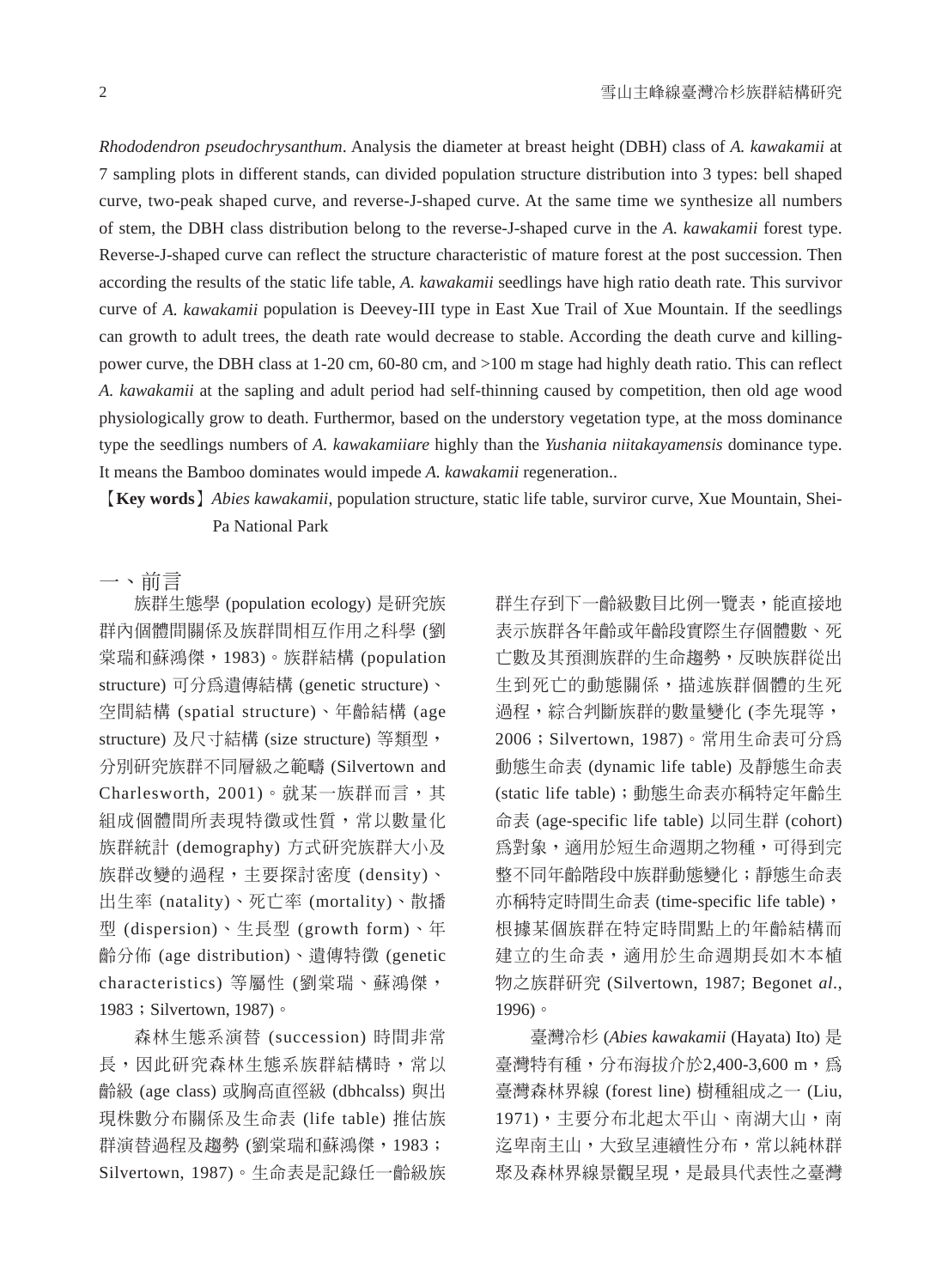亞高山植群 (subalpine vegetation), 因此受到許 多學者關注研究 (森邦彥, 1936a、1936b; 柳 榗,1968;賴國祥,1992;黃群修,1994;陳 榮欽;1995;黃凱易和李旻旻,1999)。臺灣 冷杉分布地點以雪山黑森林地區最負盛名,本 研究以雪山主峰線為研究範圍,推測臺灣冷杉 林在不同演替階段族群動態,並就臺灣冷杉— 玉山圓柏 (*Abies kawakamii- Juniperus squamata*  ecotone) 交會帶以及臺灣冷杉—臺灣鐵杉交會 帶 (*Abies kawakamii- Tsuga kawakamii* ecotone) 上的競爭、更新、結構及演替加以探討,以瞭 解臺灣冷杉族群動態模式。

二、材料與方法

(一) 研究區域

依據雪山植群形相特徵 (physiognomic character) 及氣候帶研究結果 (Su, 1984; 邱清 安等,2008、2010;王偉等,2010),以海拔 高度超過3,000 m臺灣冷杉林型及亞高山植群帶 為研究範圍,主要位於雪山主東線步道4.7 k處 至雪山主峰頂 (10.9 k)。研究區內地質屬於中 央山脈地質區之西部亞區的雪山山脈帶,由第 三紀的亞變質岩組成,地質帶中以深灰色的硬 頁岩和板岩為主 (何春蓀,1986)。雪山主峰沿 線地區出露岩層大致以海拔3,000 m為界, 界線 以上稜線和接近稜線部分山坡,出露岩層大部 分為白冷層的變質砂岩,海拔3,000 m以下則出 露佳陽層之板岩 (劉桓吉等,2004)。氣候方面 依據陳正祥 (1957) 之臺灣氣候分類結果,本區 屬於寒帶重溼氣候 (AC'), 溫度低而溼度高, 冬季有霧雪。自2009年開始雪霸國家公園管理 處於雪山圈谷、黑森林、三六九山莊與哭坡頂 等4處地點設置自動氣象站,觀測與蒐集相關 參數,用以分析高山生態系之微氣象特徵與熱 量收支,結果顯示,降雨量的梯度分布隨海拔 遞升而遞增的趨勢;2009年至2010年10月期間 共有34場降雪事件,總積雪高度為100.6 cm, 降雪、積雪期間獲得145.0 mm的等量降水(魏 聰輝和林博雄,2010)。

(二) 樣區設置及調查項目

於雪山主峰線臺灣冷杉林生育地設置50 m×40 m樣區 (0.2 ha),共設置7個樣區,樣區 編號為A1-A7,樣區內劃設20個10 m×10 m/ 區。調查時將植物區分為喬木層 (overstory) 及 地被層 (understory)。凡胸徑大於1 cm者,列 入喬木層,記錄植物種類、胸高直徑 (diameter at breast height, DBH);胸徑小於1 cm之樹種、 草本及蕨類植物,記錄物種及覆蓋度。另調查 各樣區之海拔高度 (altitude, Alt.)、坡度 (slope, Slo.)、全天光空域 (whole light sky, WLS)、直 射光空域 (direct light sky, DLS)、方位 (aspect, Asp.)與計算水分梯度 (moisture gradient, Mos) 等。

(三) 資料分析

1. 族群結構

在特定時間內調查單一物種不同齡級或 徑級之數量,本研究以徑級區間代替年齡結 構,臺灣鐵杉 (*Tsuga kawakamii*)、臺灣冷杉、 玉山圓柏 (*Juniperus squamata*) 等喬木以胸 高直徑 (DBH) 每10 cm為一分級,玉山杜鵑 (*Rhododendron pseudochrysanthum*) 及巒大花楸 (*Sorbus randiensis*) 之胸高直徑以每3 cm為一分 級,代表樹種可支配資源之能力。此外亦針對 林分內之枯立木量測胸高直徑及株數,並根據 樹皮特徵判斷樹種。將上述資料計算各徑級之 株數,以SigmaPlot for windows version 11.0套 裝軟體,繪出徑級分布圖。

2. 靜態生命表及生存曲線繪製

經本研究觀察並參考賴國祥 (1992)、賴國 祥和陳明義 (1995)、莊貴瑜 (1999) 之研究發 現,臺灣冷杉多以20 cm以下劃分為稚樹,且 大多植株在徑級大於20 cm時開花。因此,本 研究於2008年6月調查樣區內臺灣冷杉胸高直 徑小於1 cm的植株視為小苗 (seedling), 小於胸 高直徑20 cm之林木為稚樹 (sapling),大於胸高 直徑20 cm之林木為成熟木 (adult tree)。列出臺 灣冷杉林族群動態生命表編制,並繪製存活曲 線圖、死亡曲線圖和致死力曲線圖。靜態生命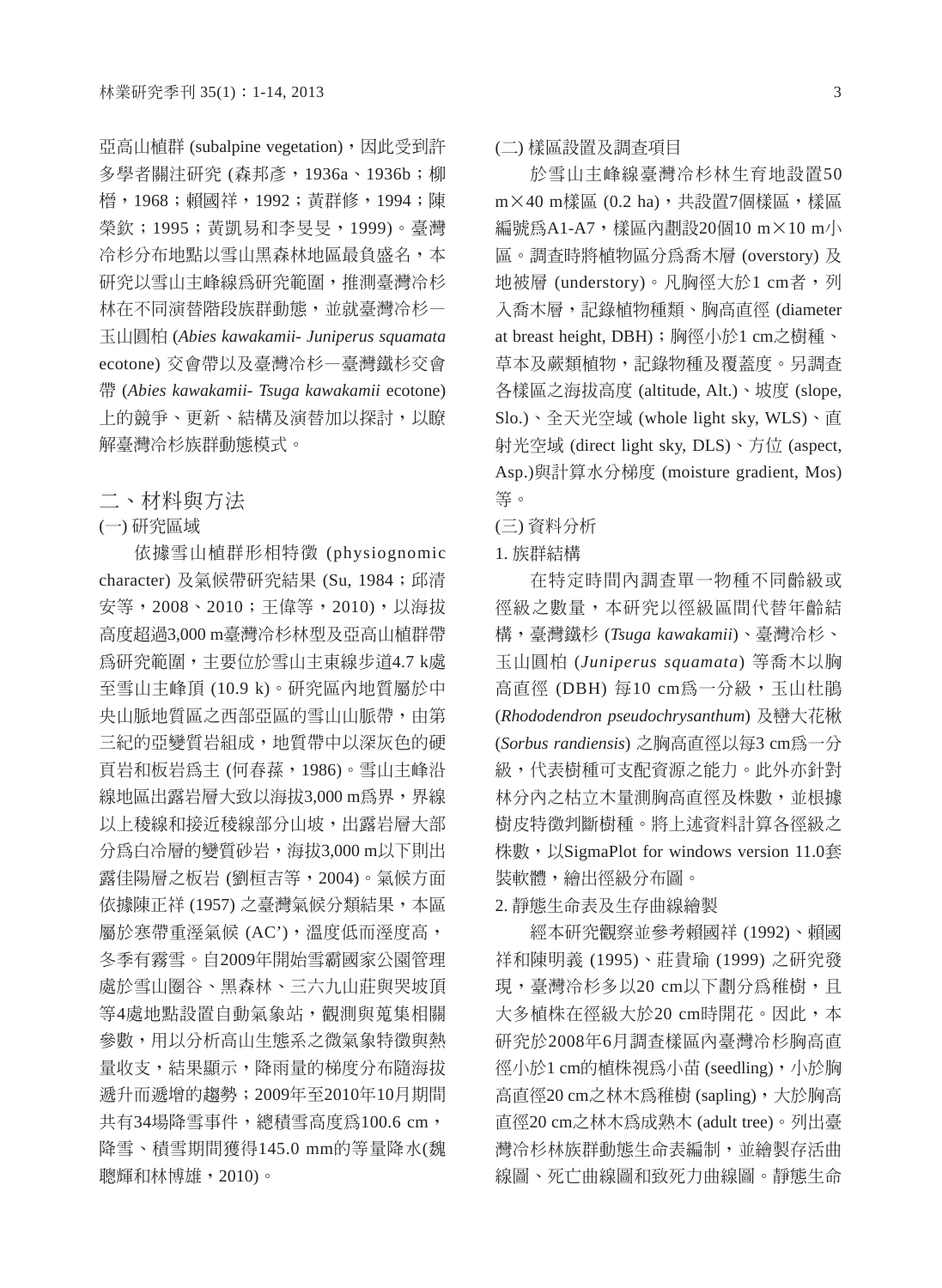表各項欄位分別為:

*ax*:為在 *x* 徑級內出現的個體數

*lx*:為在 *x* 徑級開始時標準化存活個體數 (一般標准化為1,000),*lx* = *ax* /*ao*\*1000

*dx*:為從 *x* 徑級到 *x*+*1*徑級間隔期內標準  $\angle$  化死亡數,  $d_{x} = l_{x} - l_{x+1}$ 

*qx*:為從*x*徑級到*x*+*1*徑級間隔期間死亡  $\overline{\text{D}}$ ,  $q_x = d_x/l_x * 100\%$ 

 $K_x$ : 致死力 (killing-power),  $K_x = \ln l_x$   $ln l_{x+1}$ 

*ex*:期望壽命,進入 *x* 徑級個體的生命期 望壽命

三、結果與討論

(一)族群結構

本研究7個樣區橫跨雪山主峰線臺灣冷 杉—臺灣鐵杉交會帶 (A1樣區)、臺灣冷杉林型 (A2-A6樣區)、臺灣冷杉—玉山圓柏交會帶 (A7 樣區),總計出現木本植物有6種,臺灣冷杉 皆為第一層樹冠層樹種,共調查臺灣冷杉800 株,平均密度為571株/ha,各樣區喬木層調杳 結果如下:

A1樣區位於雪山主峰線4.6 k處,海拔高 3,010 m,為臺灣冷杉及臺灣鐵杉交會帶,優 勢冠層由臺灣鐵杉 (142株) 與臺灣冷杉 (78株) 組成,刺柏 (J. formosana) 僅發現1株,林分密 度為1,105株/ha,臺灣冷杉密度390株/ha。枯木 共156株,根據枯木樹皮特徵鑑定,本區以臺 灣鐵杉佔大多數 (106株),惟均屬小徑級;臺 灣冷杉枯立木50株,地被植物優勢組成為玉山 箭竹 (*Yushania niitakayamensis*) 與苔蘚 (表1)。 A2樣區位於雪山主峰線5.6 k處,海拔高3,166 m,總共調查245株,其中臺灣冷杉119株數量 最多,臺灣鐵杉 (5株)、玉山圓柏 (4株) 零星分 布本區,巒大花楸 (15株) 與玉山杜鵑 (102株) 組成第二層樹冠層;臺灣冷杉枯立木48株、玉 山杜鵑枯立木14株。A3樣區位於雪山主峰線 6.6 k處,海拔高3,170 m。樣區內的喬木數量是 所有樣區最少,總計135株,其中臺灣冷杉116

株、臺灣鐵杉1株;巒大花楸 (6株) 與玉山杜鵑 (12株) 構成第二層樹冠層,林分密度為675株/ ha,臺灣冷杉密度為850株/ha。本樣區與A2樣 區地被環境相似,皆以玉山箭竹為最優勢,兩 者差異在於A2樣區第二層樹冠組成以玉山杜鵑 和巒大花楸較為優勢,且本區與A2樣區幾無臺 灣冷杉小苗。臺灣冷杉枯立木56株。

A4樣區位於雪山主峰線7.8 k處,海拔高 3,352 m,自369山莊後方草生地轉進黑森林步 道上方。林分密度為1.075株/ha,臺灣冷杉計 213株,密度1,065株/ha;冠層組成以臺灣冷杉 最優勢;玉山圓柏 (1株) 及巒大花楸 (1株) 零 星分布,林下優勢組成為苔蘚 (表1)。本區相 較其他6個樣區,樹冠層孔隙 (gap) 數量及面積 均大,樣區內枯立木84株均屬臺灣冷杉,是本 研究臺灣冷杉枯木數量最多之樣區。A5樣區位 於雪山主峰線8.5 k步道下方,海拔高3,313 m, 樣區內植株總計201株,林分密度爲1,005株/ ha,第一冠層優勢樹種為臺灣冷杉58株,臺灣 冷杉密度僅290株/ha,繕大花楸為第二層樹冠 層計143株,枯立木全為臺灣冷杉計32株;優 勢地被為苔蘚 (表1)。A6樣區位於步道9.0 k黑 森林水源地附近,海拔3,423 m,地勢較平坦, 地被以苔蘚及禾本科植物為主要組成。第一層 冠層樹種為臺灣冷杉 (116株),第二層冠層以 巒大花楸 (9株) 與臺灣冷杉稚樹構成 (表1), 枯 木計57株;本區林分密度爲625株/ha,臺灣冷 杉密度580株/ha。A7樣區與A6樣區相鄰,亦位 於步道9.0 k黑森林水源地附近;夏季時,兩樣 區之間有溪水相隔,海拔3,401 m。本區已進 入臺灣冷杉與玉山圓柏之交會帶,第一層冠層 樹種為臺灣冷杉100株、玉山圓柏計有35株, 巒大花楸2株零星分布 (表1),枯木計27株;本 區林分密度為685株/ha,臺灣冷杉密度500株/ ha。

由7個臺灣冷杉林樣區之族群結構來看, 可以將雪山主峰線不同林分之臺灣冷杉大致歸 納成鐘形分布、雙峰分布以及反J型分布等3種 徑級分布類型,其中以鐘形分布型最多。由於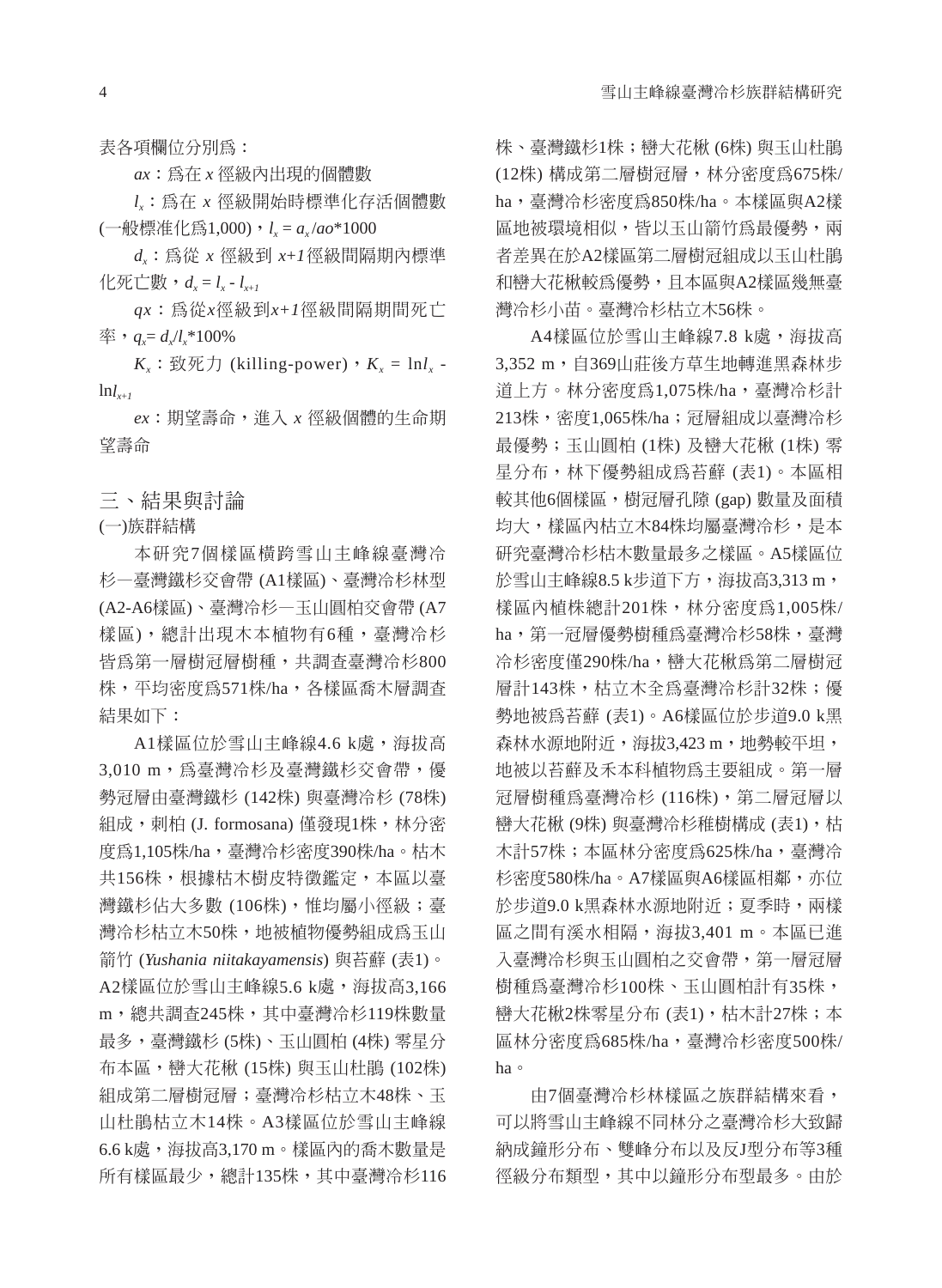| 樣區編號       | A <sub>1</sub>   | A2             | A <sub>3</sub>   | A <sub>4</sub> | A <sub>5</sub> | A <sub>6</sub> | A7             |  |  |  |  |
|------------|------------------|----------------|------------------|----------------|----------------|----------------|----------------|--|--|--|--|
| 海拔高度(m)    | 3,010            | 3,166          | 3,170            | 3,352          | 3,313          | 3,423          | 3,401          |  |  |  |  |
| 步道位置       | 4.6k             | 5.6k           | 6.6k             | 7.8k           | 8.5 k          | 9.0k           | 9.0k           |  |  |  |  |
| GPS點       | X=278004         | $X = 277236$   | $X = 276247$     | $X = 275313$   | $X=274795$     | $X = 274444$   | $X = 274378$   |  |  |  |  |
| (TW97)     | $Y = 2698257$    | $Y = 2698154$  | $Y = 2698256$    | $Y = 2698606$  | $Y = 2698806$  | $Y = 2698564$  | $Y = 2698583$  |  |  |  |  |
| 坡度         | 28               | 28             | 25               | 21             | 20             | 12             | 8              |  |  |  |  |
| 坡向         | $\theta$         | 265            | 305              | 37             | 354            | 9              | 44             |  |  |  |  |
| 各樣區出現樹種及株數 |                  |                |                  |                |                |                |                |  |  |  |  |
| 臺灣冷杉       | 78               | 119            | 116              | 213            | 58             | 116            | 100            |  |  |  |  |
| 臺灣鐵杉       | 142              | 5              | 1                | $\Omega$       | $\theta$       | $\mathbf{0}$   | $\theta$       |  |  |  |  |
| 刺柏         | 1                | $\overline{0}$ | $\boldsymbol{0}$ | $\Omega$       | $\theta$       | $\mathbf{0}$   | $\theta$       |  |  |  |  |
| 玉山圓柏       | $\boldsymbol{0}$ | 4              | $\boldsymbol{0}$ | 1              | $\theta$       | $\overline{0}$ | 35             |  |  |  |  |
| 巒大花楸       | $\theta$         | 15             | 6                | 1              | 143            | 9              | $\mathfrak{2}$ |  |  |  |  |
| 玉山杜鵑       | $\Omega$         | 102            | 12               | $\Omega$       | $\Omega$       | $\theta$       | $\theta$       |  |  |  |  |
| 株數總計       | 221              | 245            | 135              | 215            | 201            | 125            | 137            |  |  |  |  |
| 密度 (株/ha)  | 1,105            | 1,225          | 675              | 1,075          | 1,005          | 625            | 685            |  |  |  |  |
| 地被種數       | 26               | 25             | 24               | 29             | 41             | 21             | 46             |  |  |  |  |
| 臺灣冷杉小苗數    | 7                | $\theta$       | $\boldsymbol{0}$ | 261            | 217            | 150            | 68             |  |  |  |  |
| 優勢地被       | 苔蘚<br>玉山箭竹       | 玉山箭竹           | 玉山箭竹             | 苔蘚             | 苔蘚             | 苔蘚             | 苔蘚             |  |  |  |  |

表1. 雪山主峰線臺灣冷杉林A1-A7樣區屬性資料表

Table 1.The characteristics of A1-A7 *Abies* forest type plots in East Xue Trail of Xue Mountain.

臺灣冷杉為松科之陽性樹種,更新主要以孔隙 更新為主 (黃群修,1994),與其他地區冷杉屬 植物相同 (王微等,2004;劉慶,2004;張遠 彬等,2006; Gao and Gao, 2007; Muscoloet *al*., 2010)。雪山雪東線步道兩旁臺灣冷杉多樣的 徑級分布結構顯示研究區之臺灣冷杉林處於不 同微環境及演替狀態,反映臺灣冷杉植物社會 呈現孔隙循環更新的特性。由於本研究取樣時 並未針對臺灣冷杉之孔隙,或臺灣冷杉與玉山 箭竹草生地之交會帶進行取樣,中、小徑級植 株被取樣的個體數較少,因此雪山主峰線臺灣 冷杉林之徑級結構多呈現鐘形分布型。

1. 鐘形分布型:A1、A3、A4、A5、A6樣區

A1、A3、A4、A5、A6等5個樣區之臺灣 冷杉徑級結構皆呈現鐘形分布,各樣區之物種 組成與生育地環境不盡相同,為本研究區域不

同林分最優勢的徑級分布類型。A1樣區臺灣 冷杉在31-40 cm徑級區間,株數有減少趨勢, 並缺乏61-90 cm徑級植株,僅在91-100 cm徑 級有1株;A3樣區之臺灣冷杉株數頻度最高的 徑級為21-50 cm級,屬於稚樹至成熟階段,大 於60 cm徑級的株數明顯減少 (圖1-A3)。A3樣 區與A2樣區地被環境相似,皆以玉山箭竹為 最優勢,兩者差異在於A2樣區第2層樹冠組成 以玉山杜鵑和巒大花楸較為優勢,且A3與A2 樣區幾無臺灣冷杉小苗,反映出玉山箭竹的 優勢對於臺灣冷杉小苗的建立成功與否有關鍵 的影響,比第二層林冠影響可能要大。李媛等 (2007) 研究臥龍自然保護區華西箭竹 (*Fargesia nitida*) 對岷江冷杉 (*A. faxoniana*) 小苗更新研 究發現,一定密度之華西箭竹環境下岷江冷杉 小苗生長和更新較好;但華西箭竹大量分佈區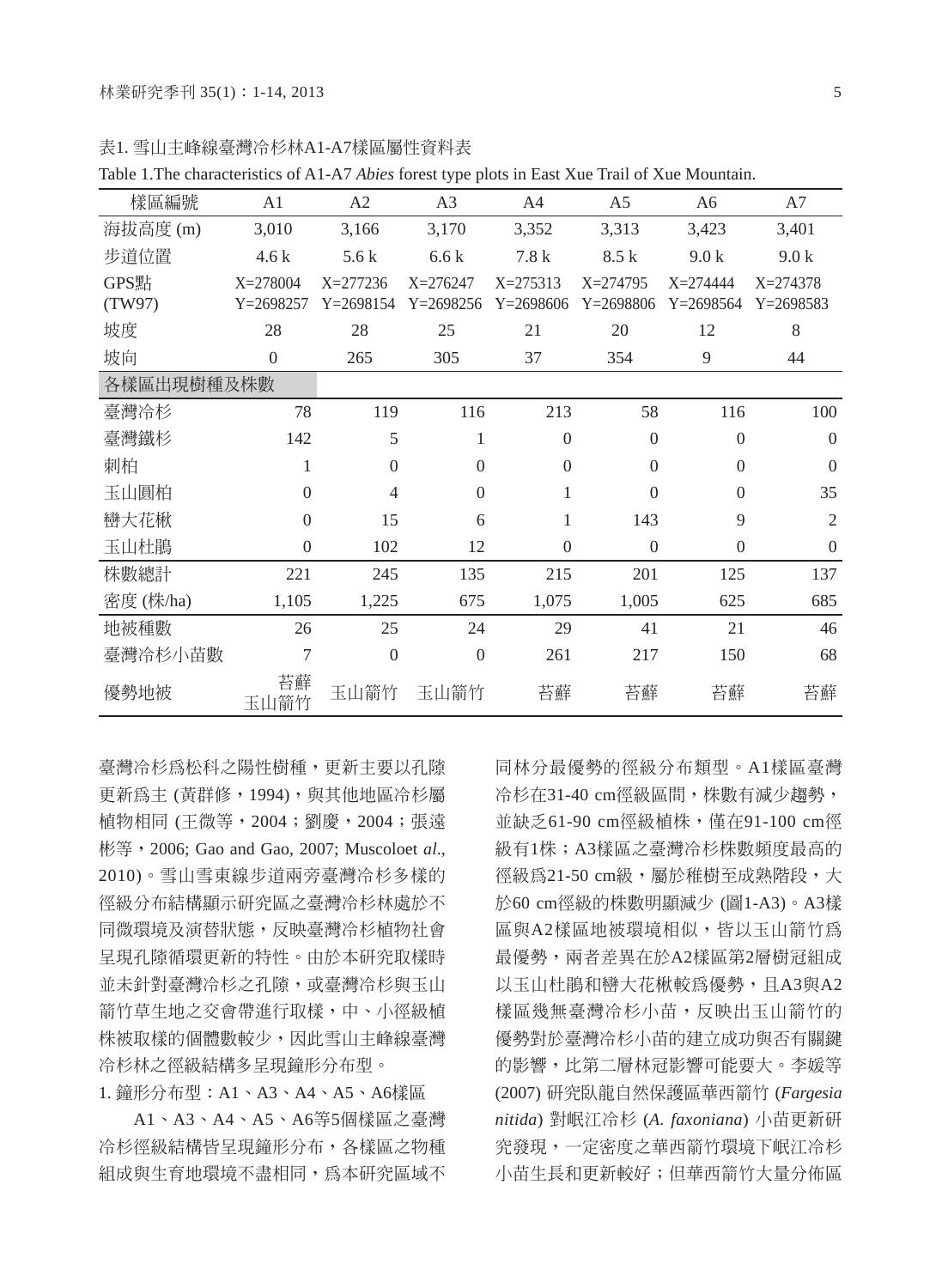域,岷江冷杉小苗更新和生長受到抑制,可能 影響岷江冷杉族群擴散以及群落發展。賴國 祥、陳明義 (1995) 指出,玉山箭竹對臺灣冷 杉存在毒他作用,影響臺灣冷杉族群建立與擴 張;再者,玉山箭竹叢生之竹桿與緻密的地下 莖不利於臺灣冷杉種子苗之建立與存活 (歐辰 雄,2008)。

A4樣區之臺灣冷杉徑級分布上呈現波 動,10 cm以下的株數較少,在21-30 cm徑級林 木數量最豐富,就臺灣冷杉之族群結構看來, 尚處在競爭排除期階段 (圖1-A4)。A5樣區調查 中臺灣冷杉數量最少的地區,臺灣冷杉之徑級 結構呈現鐘形分布,徑級多為41-90 cm之間, 而缺乏30 cm以下之林木,第二層林冠組成為 巒大花楸143株,是7個樣區中巒大花楸數量最 多之區。A6樣區臺灣冷杉徑級結構呈現鐘形分 布, 主要中21-70 cm徑級林木組成, 10 cm以 下株數非常少,反映出林分處於競爭排除期階 段,稚樹因環境不適宜或難以由小苗獲得補充 而減少;而在80 cm以上徑級略有波動,並有2 株胸徑大於100 cm以上老齡木。由臺灣冷杉的 徑級結構可能反映稚樹補充將逐漸減少,開始 朝向成熟林分演進 (圖1-A6)。

2. 雙峰分布型:A2樣區

A2樣區之臺灣冷杉直徑級分布呈現連續 型雙峰分布,樣區內植株於徑級21-30 cm時株 數驟減,因而形成連續型雙峰分布 (圖1-A2)。 徑級結構呈雙峰分布型反映出在此種環境下的 臺灣冷杉可能發生數次的更新停滯期,顯示臺 灣冷杉在更新時受到種子結實的豐欠年、種子 萌發與生長時的環境以及受到外界干擾等因 素影響。此外,A2樣區位於雪山東峰附近, 周遭為火燒後的玉山箭竹草生地 (林永發、邱 清安,2002),因此本區可能受到火燒干擾, 造成本區臺灣冷杉直徑雙峰分布情形。此分 布型與Taylor 及Qin (1992) 研究發現岷江冷 杉 (*A. faxoniana*) 的天然更新過程受到冷箭竹 (*Bashania fangiana*) 的生長週期 (成熟—死亡恢 復—建立) 有波動變化情形相似。

#### 3. 反J型分布:A7樣區

A7樣區臺灣冷杉之徑級分布略呈反J型, 但小徑級的稚樹量沒有明顯較多,可能顯示臺 灣冷杉在後續個體的補充上受到分布限制 (圖 1-A7)。本區屬臺灣冷杉—玉山圓柏交會帶, 現場調查發現本區玉山圓柏徑級<10cm數量約 31株,而臺灣冷杉徑級<10 cm僅19株。

依據雪山主峰線海拔梯度變化,臺灣冷杉 林下伴生木本植物為臺灣鐵杉、玉山杜鵑、巒 大花楸及玉山圓柏。彙整各樣區出現上述物種 之徑級分布圖 (圖4),臺灣鐵杉徑級20 cm以下 數量最多,略呈反J型分布;玉山圓柏多出現 在A7樣區,由於A7位於臺灣冷杉與玉山圓柏 之交會帶,因此玉山圓柏小苗數量相對較其他 區高;巒大花楸徑級9 cm以下數量最多,主要 組成臺灣冷杉林第二層冠層,徑級大於15 cm 以上則零星出現;玉山杜鵑以A2樣區數量最 多,徑級結構略程鐘形分布,以徑級9 cm數量 最多,

將7個臺灣冷杉林樣區資料彙整,並將 1-20 cm徑級之株數合併計算視為稚樹,製作全 區臺灣冷杉徑級結構圖 (圖2)。結果顯示,臺 灣冷杉以胸高直徑<20cm的株數最多,而第1 徑級至第5徑級佔總株數的78.5%,臺灣冷杉大 多為胸高直徑<70 cm組成 (60%株數)。以負指 數函數分析徑級結構分布趨勢,所得方程式為 y=419.7747e<sup>-0.0309x</sup>,R<sup>2</sup>=0.9876;此結果與黃群 修(1994)於本研究鄰近地點探討雪山北坡臺灣 冷杉林族群結構,呈現負指數函數曲線相近。

7個樣區內臺灣冷杉枯立木徑級結構呈反 J型分布 (圖3), 其中以徑級<20 cm之稚樹死亡 株數最多,徑級30cm以下枯立木佔59.4%,是 **臺灣冷杉枯立木之主要組成,此結果反映出臺** 灣冷杉在稚樹階段的主要致死原因,可能是受 到環境限制所影響,例如土層淺薄、低溫致使 稚樹階段之臺灣冷杉無法順利長成,而大量死 亡。枯立木的分布主要受到林分局部活立木 密度因素制約 (羅大慶等,2004),隨著徑級越 大,枯立木株數亦逐漸下降,此時可能受到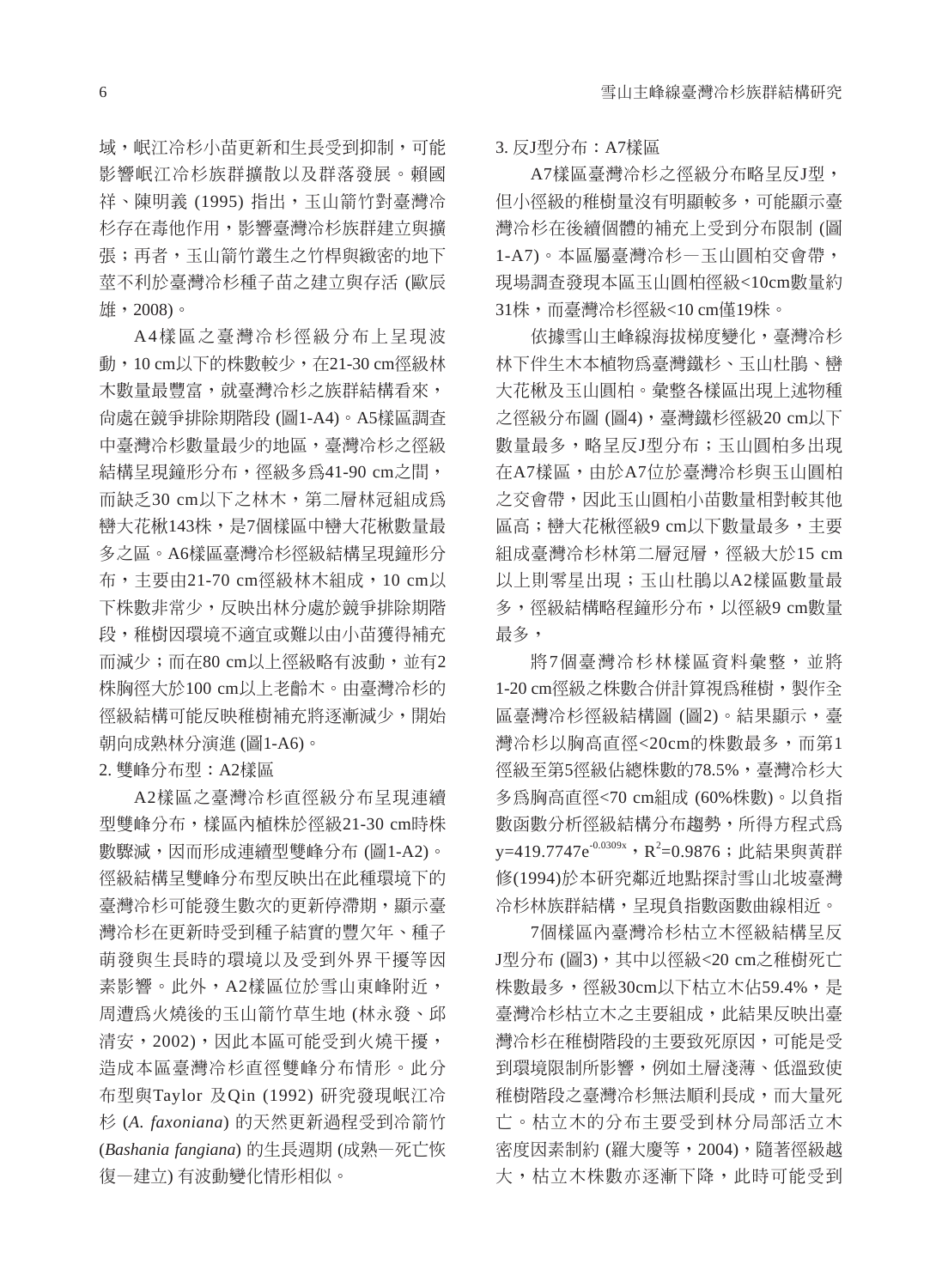



Fig. 1. The DBH class distribution of *Abies kawakamii* in East Xue Trail of Xue Mountain.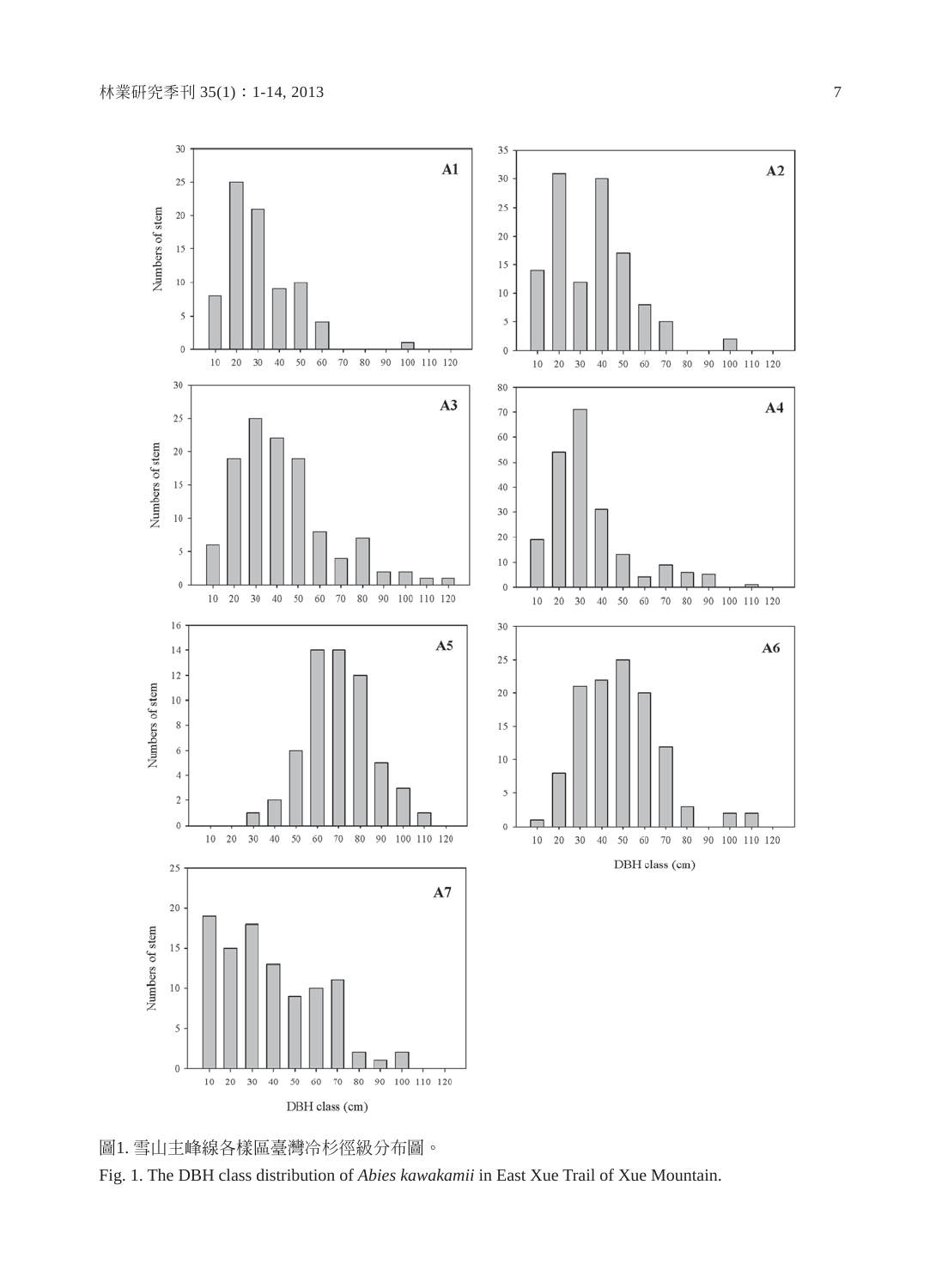

圖2. 雪山主峰線臺灣冷杉族群徑級結構圖。





圖3. 雪山主峰線臺灣冷杉族群枯立木徑級分布圖。

Fig. 3. The dead tree DBH class distribution of *Abies kawakamii* population in East Xue Trail of Xue Mountain.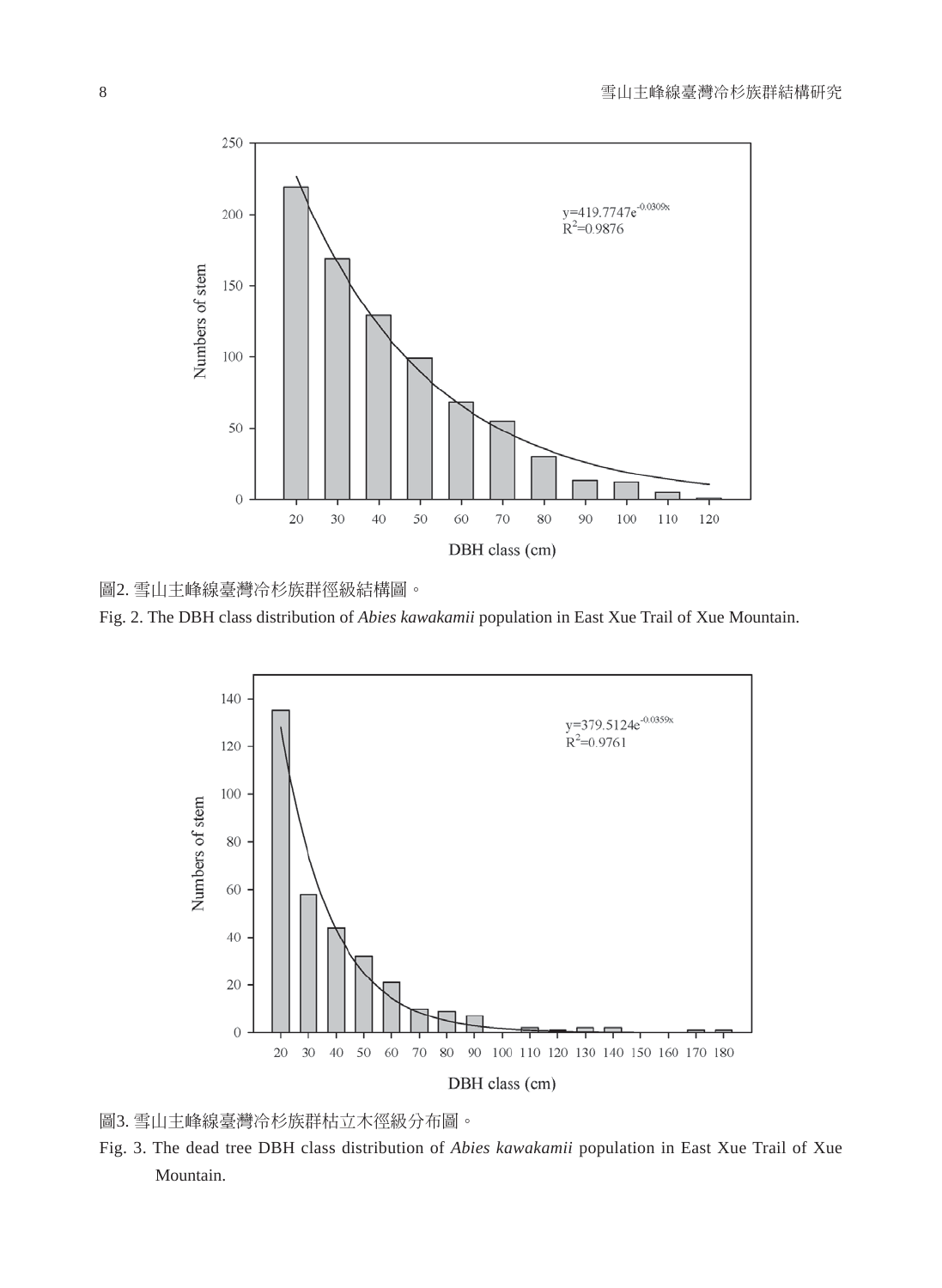

圖4. 雪山主峰線臺灣冷杉林伴生木本植物徑級分布圖:(A)臺灣鐵杉;(B)玉山圓柏;(C)巒大花楸; 杜(D) 玉山杜鵑。

Fig. 4. The DBH class distribution of associated plant at *Abies kawakamii* population in East Xue Trail of Xue Mountain. (A)*Tsuga kawakamii*; (B)*Juniperus squamata*; (C)*Sorbus randiensis*; (D) *Rhododendron pseudochrysanthum*.

競爭排除期之影響,因而產生較大徑級之枯 立木。另枯立木來源最多的樣區為A1樣區位 於臺灣冷杉與臺灣鐵杉交會帶,樣區內枯立木 徑級小於20 cm主要為臺灣鐵杉,枯立木徑級 31-80 cm均為臺灣冷杉。交會帶區域為兩族群 階屬不適狀態的環境。本研究亦發現,枯立木 在雪山地區分布非常不均勻,部份林分有較多 的趨勢,顯示雪山地區的臺灣冷杉受到環境變 異、干擾 (火燒、颱風等)、競爭,以及更新過 程等因素,致使各林分之族群結構異質性大。 羅大慶等 (2004) 調查急尖苞冷杉枯立木徑級結 構發現,90%中徑死亡木都染有心腐病,而推 斷急尖苞冷杉發育接近林分平均年齡時是心腐 病的高峰期。此外,中徑級成熟木的枯死可能 顯示成植株對空間、光照和養分的激烈競爭,

導致強烈的自疏、他疏 (李曉笑等,2011)。在 調查期間亦發現,臺灣冷杉61-80 cm之新鮮倒 木中,大多數樹木的中心多已腐朽,此反映中 徑級臺灣冷杉枯立木可能為一些生長劣勢的個 體,因競爭過程或感染心腐病等致死所致。 (二) 靜態生命表與生存曲線

本研究調查的臺灣冷杉族群,是屬同一時 期所有樣區內個體的徑級資料,反映了多個世 代重疊年齡動態的一個特定時間,即雪山地區 臺灣冷杉之特定時間生命表。由永久樣區臺灣 冷杉小苗數 (樣區5條樣帶中,2條樣帶地被臺 灣冷杉小苗數乘以2.5倍, 即703×2.5=1,757.5 株) 為種子苗 (seedling) 數,20 cm以下徑級之 林木為稚樹,大於20 cm徑級之林木視為成熟 木,進行雪山主峰線臺灣冷杉林族群靜態生命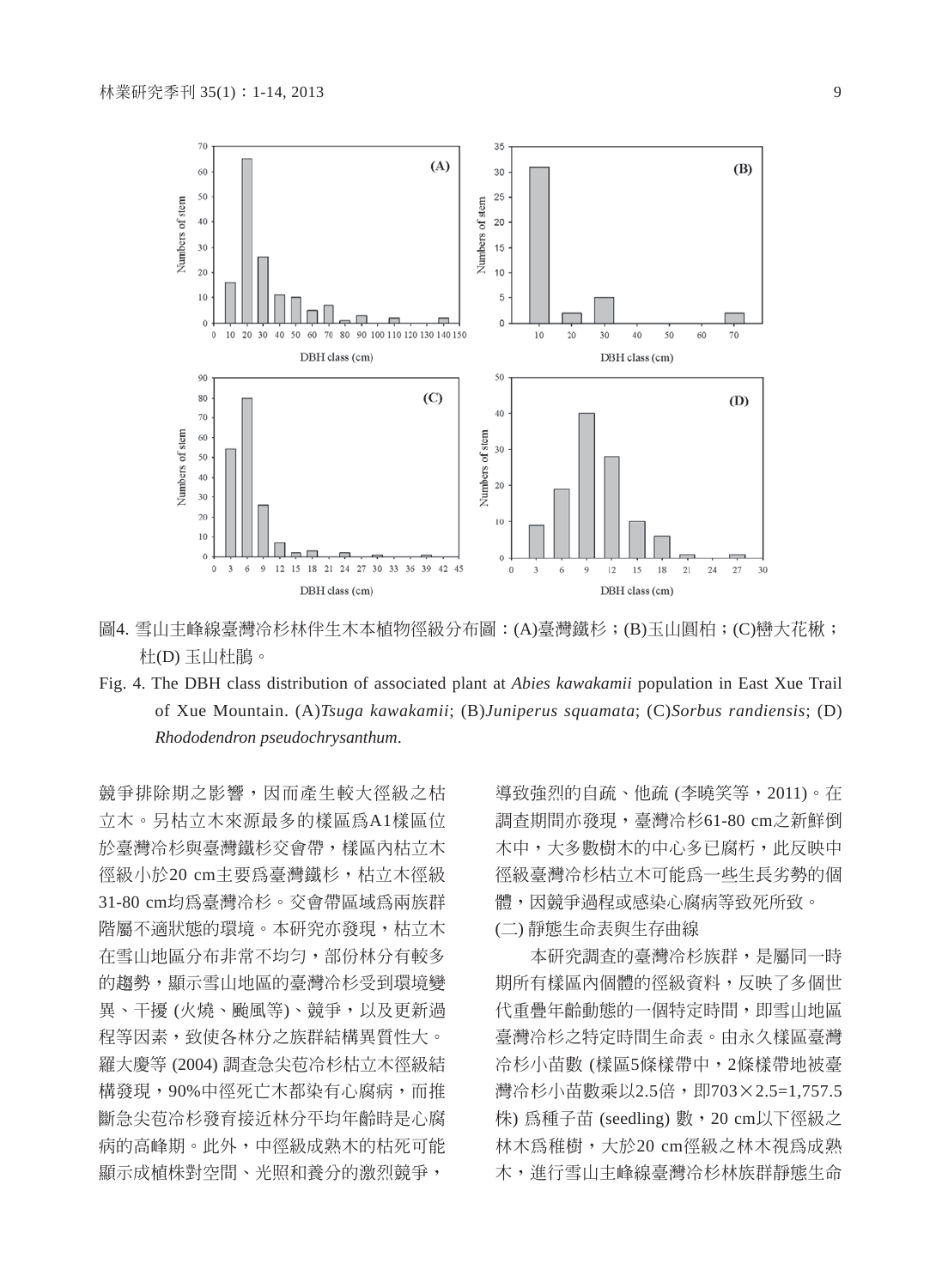表編制 (表2)。依據生命表為基礎,以標準化 存活數*lx*為縱坐標,徑級為橫坐標繪製存活曲 線 (圖5);以*qx、kx*為縱坐標,徑級為橫坐標繪 製死亡率曲線和致死曲線 (圖6)。平均生命期 望 (*ex*) 反映各徑級內個體的生命期望壽命,本 研究結果顯示雪山地區的臺灣冷杉小苗一旦長 成樹則有較高的生命期望壽命。

Deevey (1947) 所繪之存活曲線 (survivorship curve) 分為I、II、III等三種類型,分別表示,I 型:生存曲線呈凸型,表示族群大多數個體能 在達到平均生理壽命時,同時死亡;II型:對 角型,表示各齡級具有相同之死亡率;III型: 凹型,表示小苗死亡率高,成熟後死亡率降低 而趨於穩定。依據Deevey (1947) 分類方式劃分 雪山主峰線臺灣冷杉存活曲線接近Deevey-III 型 (圖5)。此結果與李先琨等 (2002)、程偉等 (2005)、張文輝等 (2005)、任青山等 (2007)、 張橋英等 (2008)、李曉笑等 (2011)研究元寶 山冷杉 (*A. yuanbaoshanensis*)、岷江冷杉 (*A. faxoniana*)、秦嶺冷杉 (*A. chensiensis*)、急尖長

表2. 雪山主峰線臺灣冷杉族群靜態生命表

苞冷杉 (*A. georgei var. smithii*)、長苞冷杉 (*A. georgei*)、梵淨山冷杉 (*A. fanjingshanensis*) 等 族群動態情形相近。然因本研究皆於臺灣冷杉 林中取樣,對於臺灣冷杉此種以孔隙為主要更 新的樹種而言,小苗與稚樹數或有低估。若調 查包含孔隙或與玉山箭竹交會帶之小苗及稚樹 量,臺灣冷杉生存曲線則真實反映為Deevey-III型。

由生命表及存活曲線得知,臺灣冷杉小苗 僅10%株數得以生長成稚樹,一旦進入稚樹期 後,稚樹生長存活趨勢穩定、漸趨平衡 (表2、 圖5)。臺灣冷杉族群的死亡率曲線和致死力曲 線大致重合,變化趨勢大致相同(圖6),都出 現2個高峰期,此現象與岷江冷杉相近(程偉 等,2005),另臺灣冷杉徑級100 cm以上可能因 取樣數量不足,使致死力及死亡率上升。第1 階段發生在小苗發育至稚樹過程,此與臺灣冷 杉的更新模式和所處位置有關。由於臺灣冷杉 以孔隙更新為主,環境篩選強度大,受限於空 隙有無、大小、地被層組成等因素,小苗生長

| Table 2. The static life table of Abies kawakamii population in East Xue Trail of Xue Mountain. |
|-------------------------------------------------------------------------------------------------|
|-------------------------------------------------------------------------------------------------|

| 分級             | 徑級區間<br>(cm) | 調査株<br>數 $(x)$ | 標準化<br>存活率<br>(lx) | 死亡數<br>(dx) | 死亡率<br>(qx) | ln (ax) | ln(1x)   | 各齡級<br>致死力<br>(kx) | 期望壽命<br>(ex) |
|----------------|--------------|----------------|--------------------|-------------|-------------|---------|----------|--------------------|--------------|
| 1              | Seedling     | 1,758          | 1000.0             | 875.4       | 0.875       | 3.245   | 3.000    | 0.905              | 0.953        |
| $\overline{2}$ | $1-20$       | 219            | 124.6              | 28.4        | 0.228       | 2.340   | 2.095    | 0.113              | 3.137        |
| 3              | 21-30        | 169            | 96.1               | 22.8        | 0.237       | 2.228   | 1.983    | 0.117              | 2.917        |
| $\overline{4}$ | $31 - 40$    | 129            | 73.4               | 17.1        | 0.233       | 2.111   | 1.866    | 0.115              | 2.667        |
| 5              | $41 - 50$    | 99             | 56.3               | 17.6        | 0.313       | 1.996   | 1.751    | 0.163              | 2.323        |
| 6              | $51-60$      | 68             | 38.7               | 7.4         | 0.191       | 1.833   | 1.587    | 0.092              | 2.154        |
| 7              | 61-70        | 55             | 31.3               | 14.2        | 0.455       | 1.740   | 1.495    | 0.263              | 1.545        |
| 8              | 71-80        | 30             | 17.1               | 9.7         | 0.567       | 1.477   | 1.232    | 0.363              | 1.417        |
| 9              | 81-90        | 13             | 7.4                | 0.6         | 0.077       | 1.114   | 0.869    | 0.035              | 1.615        |
| 10             | 91-100       | 12             | 6.8                | 4.0         | 0.583       | 1.079   | 0.834    | 0.380              | 0.708        |
| 11             | 101-110      | 5              | 2.8                | 2.3         | 0.800       | 0.699   | 0.454    | 0.699              | 0.600        |
| 12             | 111-120      | 1              | 0.6                |             |             | 0.000   | $-0.245$ |                    | 0.500        |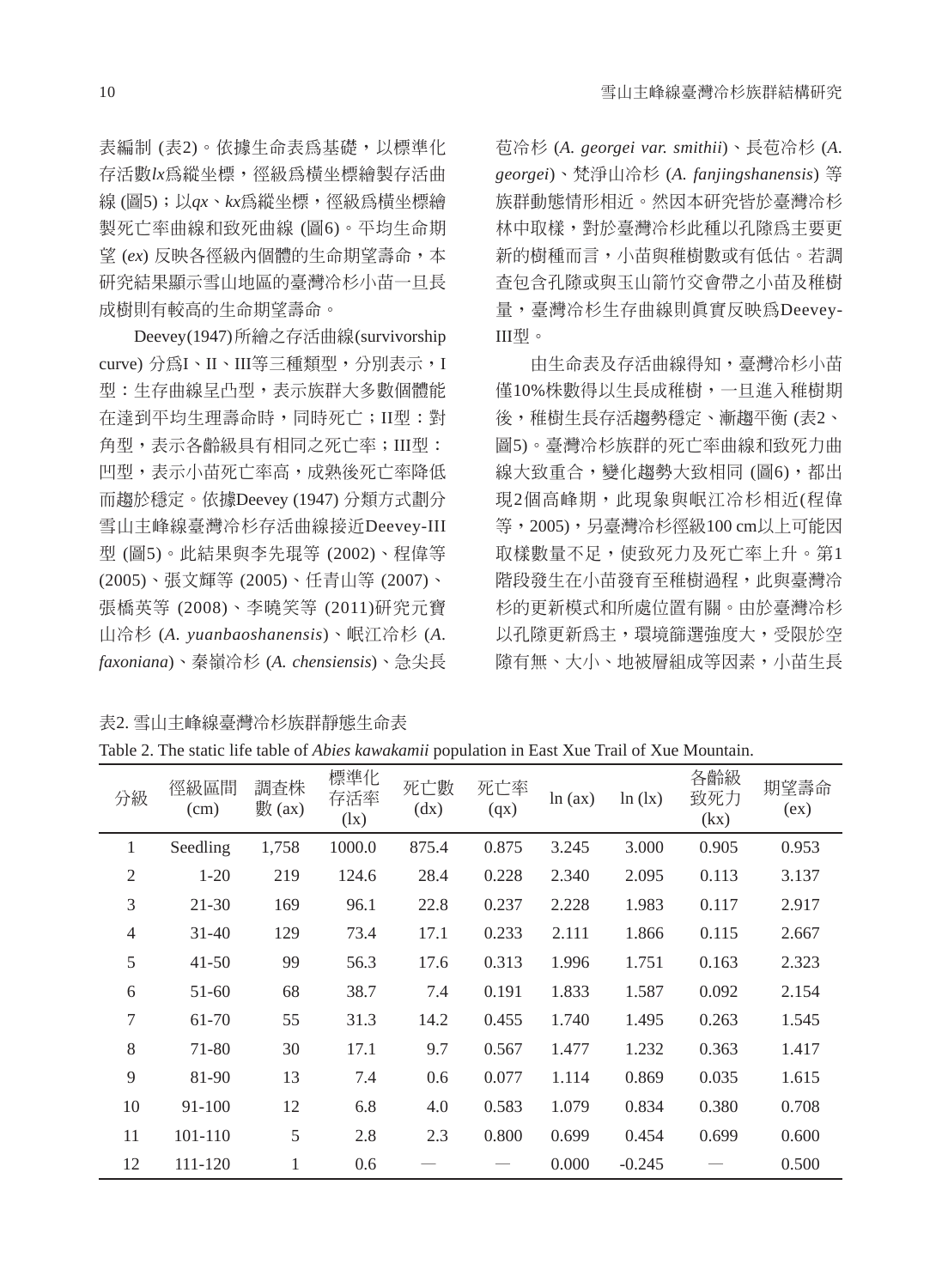空間相對狹小,致使小苗存活率降低,而小苗 發育至稚樹階段的死亡率近90%,然而不同林 分樣區之小苗數量不一,根據現場調査結果, 認為可能受到地被植物類型及微環境孔隙所影 響 (表1)。

靜態生命表中期望壽命 (*ex*) 反映出臺灣 冷杉小苗活過稚樹期,則有較高的生命期望壽 命,隨著徑級與齡級增大,臺灣冷杉的存活率





Fig. 5. The survivor plots of *Abies kawakamii* population in East Xue Trail of Xue Mountain.

## 五、結論

- (一) 雪山主峰線臺灣冷杉族群由徑級結構屬於 反J型分布,然以不同林分呈現,則可為 分為鐘型分布、雙峰型分布及反J型分布 等3種類型,應可呈現不同微環境及演替 趨勢。
- (二) 雪山主峰線臺灣冷杉族群之靜態生命表可 知,臺灣冷杉小苗死亡率高,約只有10% 之小苗得以長成稚樹,一旦進入稚樹期後 則有較高生命期望壽命,其存活曲線接近 Deevey-III型之分布曲線。
- (三) 雪山主峰線臺灣冷杉族群小苗數量受到玉 山箭竹、孔隙影響甚大;若地被植群以玉

與期望壽命隨之下降。由各齡級致死力及死亡 率顯示,第2死亡高峰期發生在徑級61-80 cm, 致死率近50%,推測臺灣冷杉可能處於青壯 期,個體對營養空間的需求不斷增大,水分、 光度、空間等因子不能滿足其需求,植株間競 爭激烈,自疏和他疏作用增強,個體適應差異 明顯而導致第2個死亡高峰期出現。此結果由 枯立木之徑級結構亦可獲得 (圖5)。



- 圖6. 雪山主峰線臺灣冷杉族群死亡率和致死力曲 線圖。
- Fig. 6. The dead rate and killing power plots of *Abies kawakamii* population in East Xue Trail of Xue Mountain.

山箭竹為主,較不利臺灣冷杉小苗長成。 現場亦發現在孔隙較多之林分,其小苗數 量及枯立木相對較多。

六、致謝

本文承蒙雪霸國家公園管理處提供研究經 費補助,以及國立中興大學森林學系森林植物 分類暨生態研究室同學協助調查,特此誌謝。

七、引用文獻

王偉、邱清安、蔡尚悳、許俊凱、曾喜育、呂 金誠 (2010) 雪山主峰沿線植物社會調查研 究。林業研究季刊32(3): 15-34。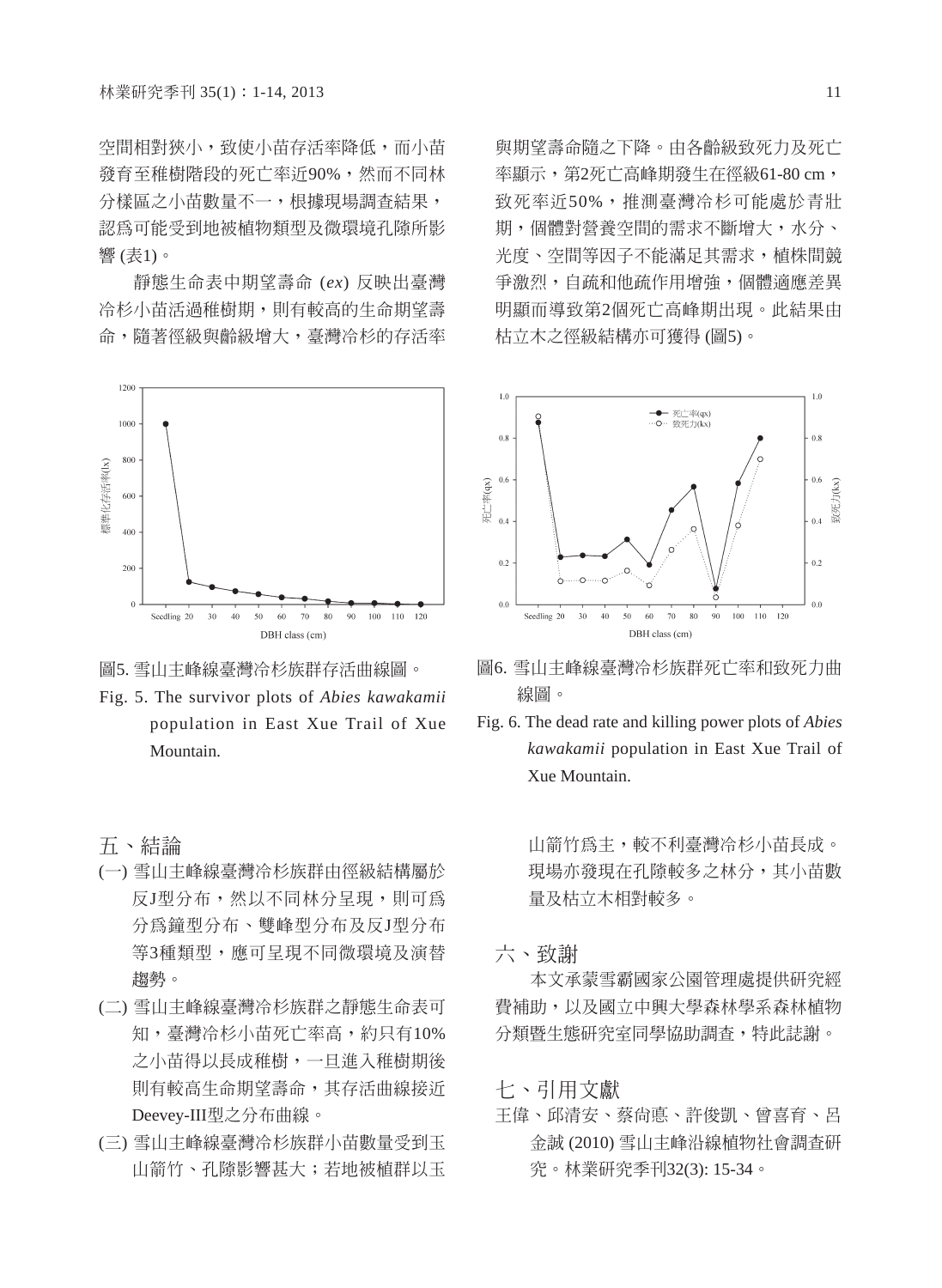- 王微、陶建平、李宗峰、張煒銀、丁易 (2004) 臥龍自然保護區亞高山暗葉林林隙特徵研 究。應用生態學報15(11): 1989-1993。
- 任青山、楊小林、崔國發、王景升、黃瑜、 Wei X. H、Li Q. L. (2007) 四藏色季拉山林 線冷杉種群結構與動態。生態學報 27(7): 2669-2677。
- 何春蓀 (1986) 臺灣地質概論。經濟部中央地質 調查所。共153頁。
- 李先琨、向悟生、唐潤琴 (2002) 瀕危植物元寶 山冷杉種群生命表分析。熱帶亞熱帶植物 學報10(1): 9-14。
- 李先琨、向悟生、歐祖蘭、蘇宗明、黃玉清、 唐潤琴、寧世江、陸樹華、何成新、李瑞 棠、唐紹清、李鳳英、王燕、莫權輝、趙 天林、葉文培 (2006) 瀕危植物元寶山冷杉 與南方紅豆杉種群生態學研究。科學出版 社。北京。。
- 李媛、陶建平、王永健、余小紅、席一 (2007) 亞高山暗針葉林林緣華西箭竹對岷江冷 杉小苗更新的影響。植物生態學報31(2): 283-290。
- 李曉笑、王清春、崔國發、楊傳東 (2011) 瀕 危植物梵淨山冷杉野生種群結構及動態特 徵。西北植物學報31(7): 1479-1486。
- 林永發、邱清安 (2002) 環山與雪山東峰火燒後 植群之變化。雪霸國家公園管理處自行研 究案報告書。
- 邱清安、林鴻志、廖敏君、曾彥學、歐辰雄、 呂金誠、曾喜育 (2008) 臺灣潛在植群形相 分類方案。林業研究季刊30(4): 89-112。
- 邱清安、曾彥學、王志強、廖敏君、曾喜育 (2010) 臺灣高山寒原植群之商榷及其在生 態氣候觀點下的潛在位置。林業研究季刊 32(3): 89-102。
- 柳榗 (1968) 臺灣植物群系之分類。臺灣省林業 試驗所報告第166號。
- 張文輝、許曉波、周建云、謝宗強 (2005) 瀕危 植物秦嶺冷杉種群數量動態。應用生態學

報16(10): 1799-1804。

- 張遠彬、王開遠、鮮駿仁 (2006) 岷江冷杉林林 窗小氣候及其對不同齡級岷江冷杉幼苗生 長的影響。植物生態學報30(6): 941-946
- 張橋英、羅鵬、張遠春、石福孫、易紹良、吳 寧 (2008) 白馬雪山陰坡林線長苞冷杉種群 結構特徵。生態學報28(1): 129-135。
- 莊貴瑜 (1999) 合歡山臺灣冷杉群落樹齡結構與 草原推移之研究。國立東華大學自然資源 管理研究所碩士論文。
- 陳正祥 (1957) 氣候之分類與分區。林業叢刊第 七號。國立臺灣大學農學院實驗林。
- 陳榮欽 (1995) 合歡山區臺灣冷杉林樹齡學之研 究。國立中興大學植物學系碩士論文。
- 程偉、吳寧、羅鵬 (2005) 岷江上游林線附近 岷江冷杉種群的生存分析。植物生態學報 29(3): 349-353。
- 黃凱易、李旻旻 (1999) 協和遙測與數值地形模 型於臺灣冷杉生育地之模擬。中華林學季 刊 32(1): 91-107。
- 黃群修 (1994) 雪山北坡臺灣冷杉林森林動態與 族群結構之研究。國立臺灣大學森林學研 究所資源保育組碩士論文。
- 劉桓吉、俞錚皞、楊金臻 (2004) 岩石的故事: 雪霸國家公園地形地質解說專書。內政部 營建署雪霸國家公園管理處。
- 劉棠瑞、蘇鴻傑 (1983) 森林植物生態學。臺灣 商務印書館。
- 劉慶 (2004) 林窗對長苞冷杉自然更新幼苗存 與生長的影響。植物生態學報28(2): 204- 209。
- 歐辰雄 (2008) 雪山主峰線臺灣冷杉族群動態 監測。雪霸國家公園管理處委託辦理計 畫。
- 賴國祥 (1992) 臺灣亞高山針葉樹林與草生地間 推移帶動態結構之探討。國立中興大學植 物學研究所博士論文。
- 賴國祥、陳明義 (1995) 臺灣亞高山針葉樹林與 草生地間推移帶之植群結構。中華林學季